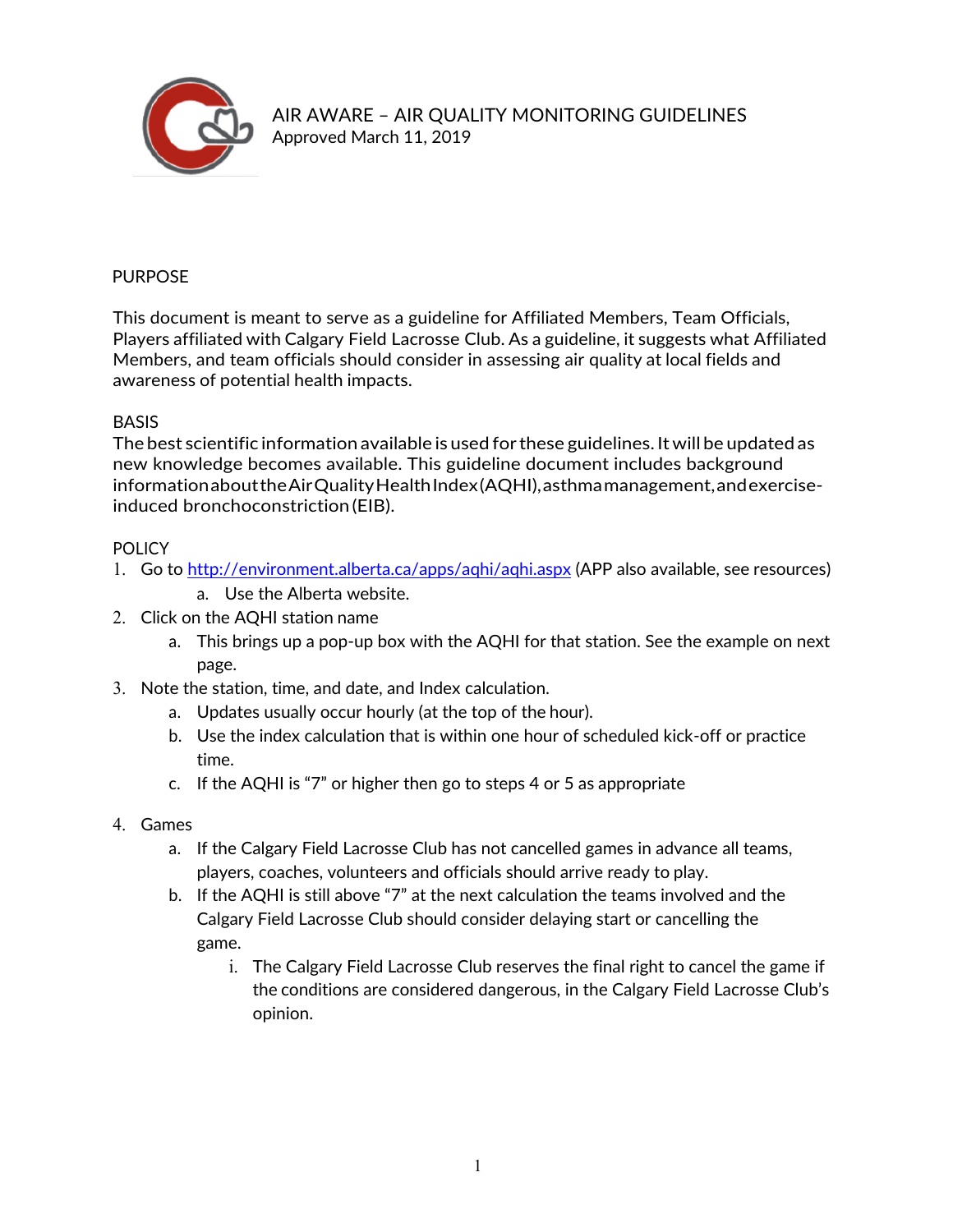

- c. If air quality changes dramatically during a game (e.g. sudden smoke event caused by wind direction change) referees and team officials are advised to use their discretion. Record all decisions and relevant information on the game sheet.
- 5. For Practices
	- a. Calgary Field Lacrosse Club officials should consider a rescheduled practice or postponing practice until a later time.

# Incorporating

- 1) Incorporating AQHI into your training practices
	- a) Access the latest AQHI calculations
		- i) If air quality is "3" or below continue with training as normal.
		- ii) If air quality is an index of  $4 6$  then be prepared to adjust the practice by:
			- Reducing the intensity.
			- Reducing the duration of the practice.
			- Providing resting periods.
		- iii) If air quality is "7" or above reschedule.
- 2) Be aware of weather and other conditions:
	- a) Current forest fires and their locations in the province.
	- b) Local burning of stubble on fields or agricultural fields these can increase particulate matter in the air without impacting the AQHI for a city.
	- c) Sudden and dramatic changes in wind strength and direction.
	- d) Proximity of any major road or highway.
	- e) Near or downwind of any industrial areas or other significant emission sources.
- 3) Alberta Health Services maintains an Air Quality Advisory website. This site is helpfulfor planning your outdoor event. http://www.albertahealthservices.ca/news/air.aspx

EXAMPLE http://environment.alberta.ca/apps/aqhi/aqhi.aspx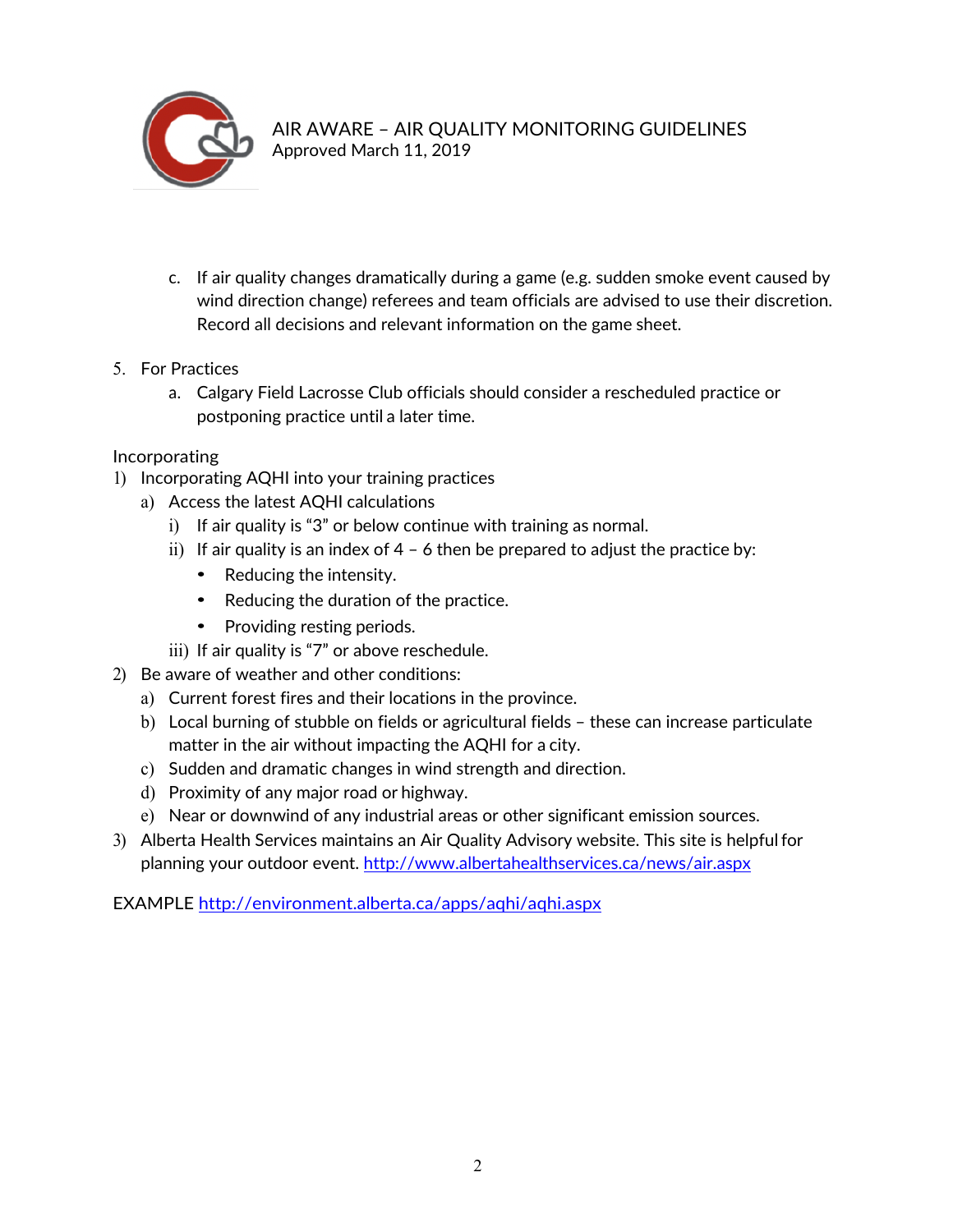



# BACKGROUND INFORMATION

- 1. The AQHI is a web-based, risk management tool which describes a local reading of air quality as it relates to human health. While the Index number for a location can rise into the triple digits (Fort McMurray in 2016 peaked at over "180") anything over "7" is of primary concern.
- 2. The AQHI is calculated differently for Alberta in two significant ways. First, in the rest of Canada, the AQHI only measures ground-level ozone, fine particulate matter (PM2.5) and nitrogen dioxide. In addition to these three pollutants, Alberta is more comprehensive by also including sulphur dioxide, hydrogen sulphide, total reduced sulphur and carbon monoxide in its AQHI reporting. Second, for the rest of Canada the AQHI is calculated on a 3-hour rolling average and so is less responsive to dramatic changes in air quality.
- 3. Health Canada recommends through the AQHI that for strenuous activities like lacrosse anything above an AQHI of 7 then one should reschedule the event.
- 4. The AQHI treats anything above 10+ as "Very High" with health messages for the "general" and "at risk" populations to reschedule all outdoor activities – strenuous or not.
- 5. Elite athletes are in the "at-risk population because of the intensity and duration of exposure to outdoor air quality." Women appear to be more affected than men due to smaller airways, lungs, and respiratory systems.